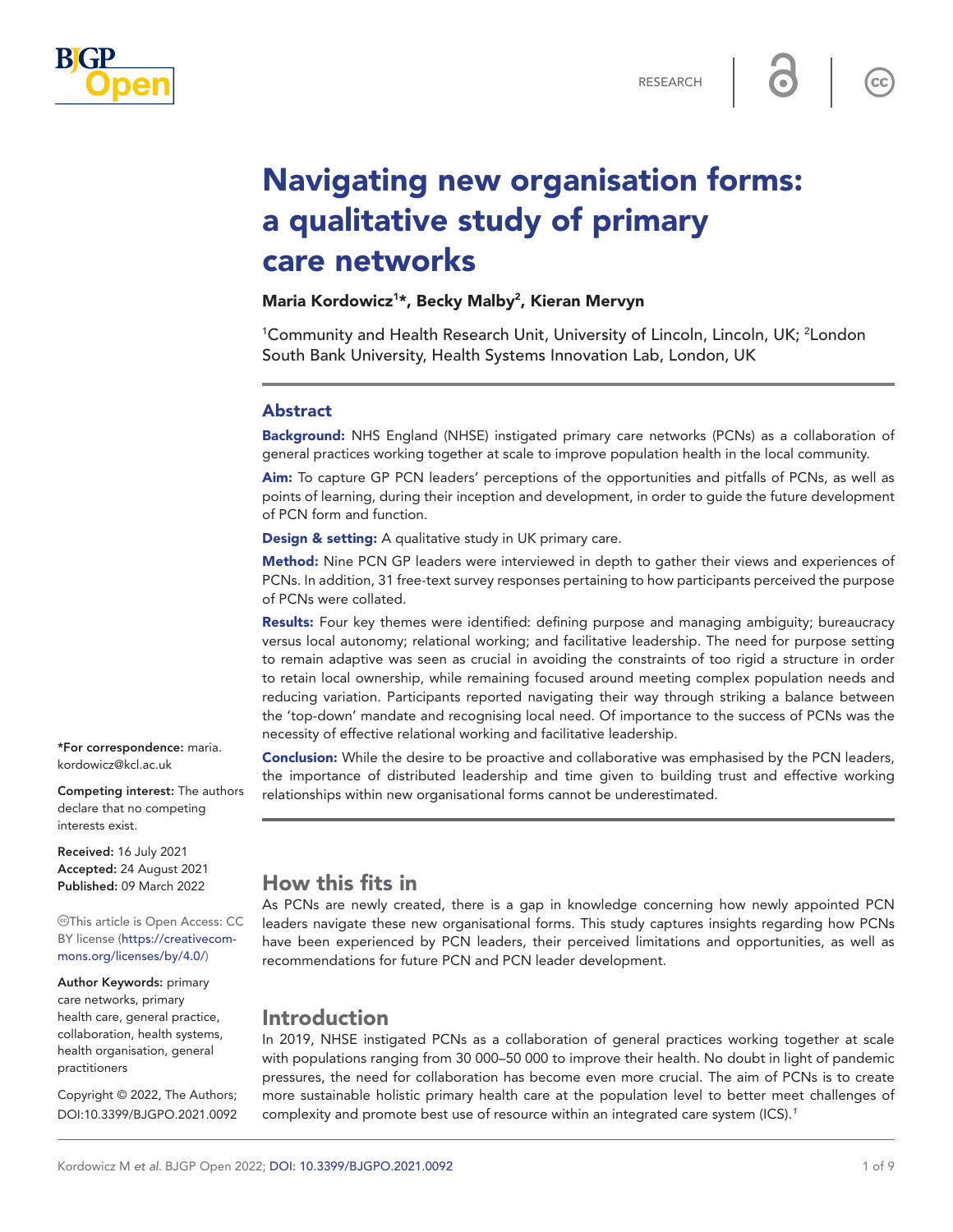Although GPs have worked in a range of collaborative formations over time (for example, GP fundholding, federations, and clusters), PCNs are an attempt by NHSE to formalise collaboration without creating new statutory organisations. There is a body of literature highlighting the benefits of collaborations in general practice, and between GPs and other healthcare professionals formed organically over several years built on mutual trust, rather than ones imposed 'top-down' without a shared clear purpose.*[2–5](#page-7-1)* PCNs are part of a wider transition in the NHS, which in the UK is following the global healthcare system trend of a mixed model of organisation in an increasingly interdependent system, comprising competition for procurement, strong regulation for baseline performance, and collaboration through networks to address complex needs.*[6](#page-7-2)*

In terms of the emerging academic literature concerning PCNs in England, an early study of GPs working in networks highlighted tensions between the prescribed structure and GPs' scope to implement local solutions, while also capturing optimism about their potential to improve care quality.*[7](#page-7-3)* Owing to the recency of the PCN initiative, there is a paucity of literature on the experiences of those at the forefront of implementation in navigating the new PCN organisational forms, and the mixed messaging of self-organisation and determination versus prescribed services and direction. Meanwhile, published opinion pieces tend to highlight 'mounting unrest' and clinician uncertainty around the initiative,*[8,9](#page-7-4)* with arguably more measured responses from professional bodies and think tanks recognising the potential benefits of embedding more person-centred care and helping to tackle health inequalities.*[1](#page-7-0)* The need to avoid 'top-down' imposition of a given structure so as not to undermine the potential for local targeted solutions has also been emphasised.*[10](#page-7-5)*

There is a small comparative body of literature typically attempting to quantify the clinical effectiveness of PCNs. For instance, in helping to improve population diabetes management through shared resource in Singapore*[11](#page-7-6)* and, in a similar vein, a primary care collaborative model was associated with lower risks of hospital admission or emergency department visits for diabetes-specific presentations in Canada.*[12](#page-7-7)* Notably, the need for general practice networks to be granted autonomy and agency is seen as key in helping them tackle complex healthcare challenges in Australia.*[13](#page-8-0)*

Lastly, the broad business and management literature surrounding the effectiveness, or otherwise, of collaboration can also be drawn on, particularly when mandated within a brief space of time as in the instance of PCNs. It is argued that trust, which is key to effective collaborative working, evolves over time within strategic alliances, and is the product of complex individual and team-level interactions.*[14](#page-8-1)* Moreover, organisational relationship histories have been cited as an explanatory factor for explaining the effectiveness of inter-organisational working, for instance, in procurement and purchasing.*[15](#page-8-2)* It follows that the length of the relationship plays a part, whereby the longer the organisations (in this case general practices) have worked together, behavioural uncertainty is less likely and relationship quality is improved. The arguably short timeframes for the formation of PCNs raised questions about the extent to which effective collaborative working could be achieved in this time period, as well as the purpose and impact of that collaboration, and it was hoped to gain an insight into this through this study. In addition, the study sought to find out how PCNs were interpreting their purpose in order to develop their organisational form.

It is of interest to understand the extent to which these pre-existing understandings of navigating and developing new collaborative entities apply in the context of PCNs. Indeed, it is argued that successful collaborations are determined by a variety of factors inherent in the broader social structures, including a clear shared purpose and narrative, the focus on distributed leadership, dataenabled adaptation, and shared learning and development.*[16](#page-8-3)* Hence, the usefulness of further indepth qualitative studies that can mine the richness of these factors. This study therefore sought to address a knowledge gap by exploring the perceptions and experiences of GP leads of the PCN initiative and how its implementation has worked in practice.

This study set out to explore the views of GPs whose general practices were at the forefront of establishing PCNs in the NHS. The aim of this study was to gauge what barriers and opportunities the senior clinician participants were encountering in this process, along with gaining an insight into how the new PCN organisational forms were being experienced and navigated.

#### Method

To address the aims, this study sought to explore PCN leaders' perceptions of the new PCN organisational forms and of navigating their roles within them through in-depth qualitative interviews.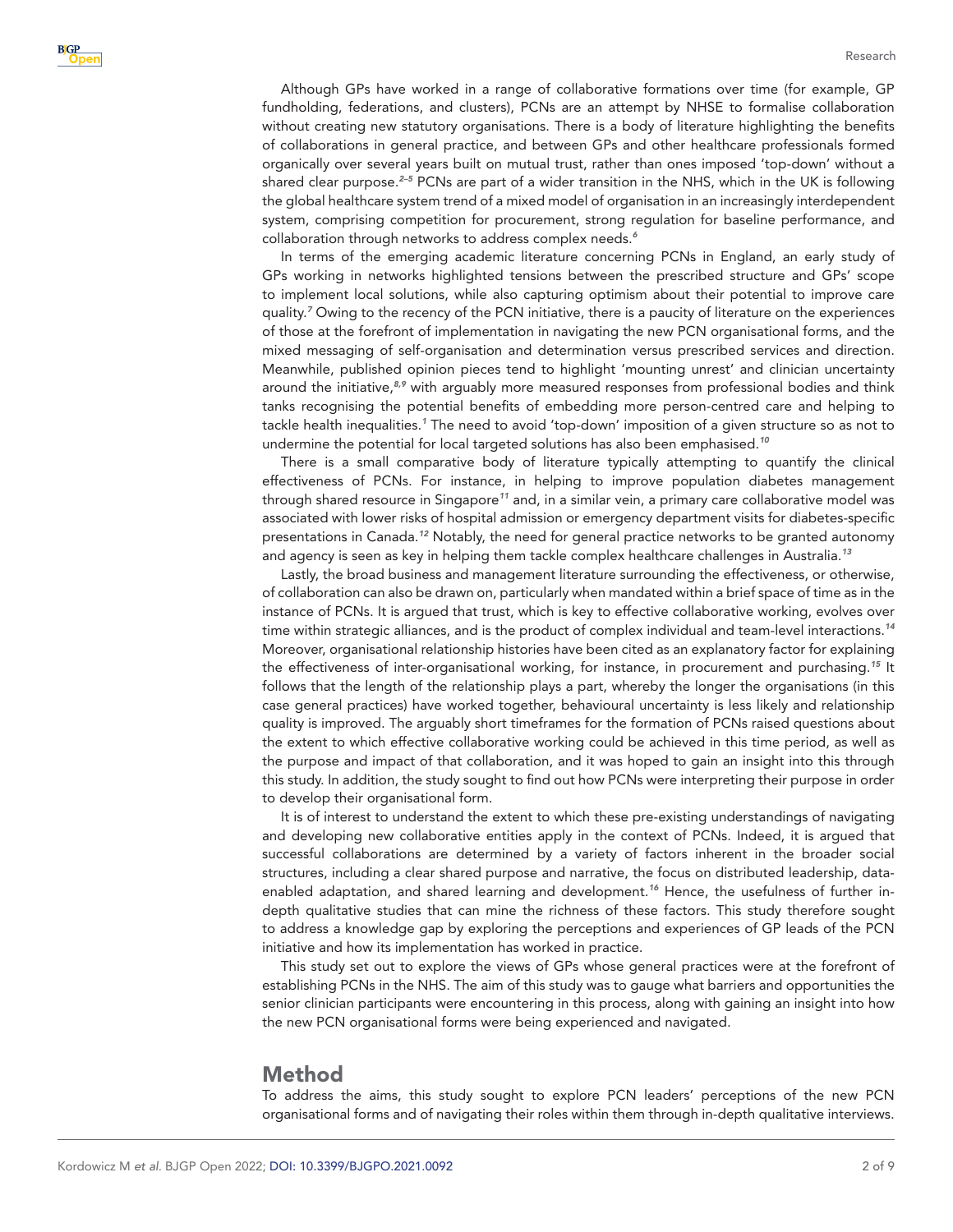Using in-depth, semi-structured interviews was considered the most appropriate method for examining professionals' perspectives and views about PCNs. Interviews have been used previously to explore the perspectives of healthcare professionals and have been proven to be an effective datacollection method.*[17,18](#page-8-4)* All methods were performed in accordance with London South Bank University institutional ethics guidelines and regulations.

Nine participants were recruited to be interviewed at opportunity. The participants were approached through network contacts and consisted of nine senior clinicians whose general practices were at the forefront of PCN implementation at the time of the study. Participants were provided with an information sheet and consent was sought for participation in the interviews and survey. The interviews, which were conducted face-to-face, audiorecorded, and transcribed, were a mean average 80 minutes in length. The semi-structured and open-ended interview questions explored participants' understanding of the purpose of their PCNs; gauged how well they saw PCNs as fulfilling that purpose; and illuminated any barriers and opportunities they had encountered in establishing PCNs.

In addition, an online free-text survey was sent to PCN leaders, which attracted 31 responses. The aim of the survey was to build a sense of how responders defined the purpose of their PCNs by asking them to respond using free text to the following:

- please provide your PCN's agreed purpose;
- what is the focus of your PCNs work this year? Where are you putting your energy with the time you have? And
- what is the focus for your development funding this year? What have you chosen to spend this funding on?

The participant interview transcript and survey response data were coded blind, utilising codes in NVivo (version 10). During the process of analysis, the guidelines developed by Braun and Clarke*[19](#page-8-5)* were applied.

Following the repeated reading of transcripts and survey data, key issues and themes emerging from the data were identified, shaped, and developed further through iterative team discussion. This stage allowed for the exploration of areas of inter-rater agreement, as well as for the definition of overarching themes. The analysis took on an inductive and deductive hybrid,*[20](#page-8-6)* whereby the authors' prior knowledge of health systems shaped the theme interpretation and discussion, yet their definition was led by the synthesis of the participant responses.

#### **Results**

Overarching themes are presented with illustrative quotes from both the interviews and free-text survey responses.

#### Theme 1: Defining purpose and managing ambiguity

The participants' PCNs were at varying stages of development or organisational maturity.

For some, the purpose was still evolving:

*'I think that's still emerging, I think for me though, it's about how we work at scale to maximise efficiencies and how we start to provide place-based care.'* (Participant [Pp]8)

This was navigated by some participants with a tendency to express the purpose of PCNs and their own PCNs in a more exploratory manner, adding their own 'agenda' or interpretation to the definition of purpose. However, the need for the purpose to remain adaptive was seen as crucial in avoiding the constraints of too rigid a structure:

*'I'm trying to encourage the potential to avoid the soft side of PCNs, particularly where money is involved, people tend to focus much more on the structure and people tend to pretend they know what a PCN is meant to be or where we are meant to go, but the risk is that they create so much structure that it's no longer fit for purpose.'* (Pp4)

Purpose-setting appeared to be something that was exploratory and self-defined for those participants, as a response to ambiguities around the aims set for PCNs nationally:

*'It's very much driven by what's going on nationally, but it seems to have drifted and they have left it to the PCNs to decide.'* (Pp5)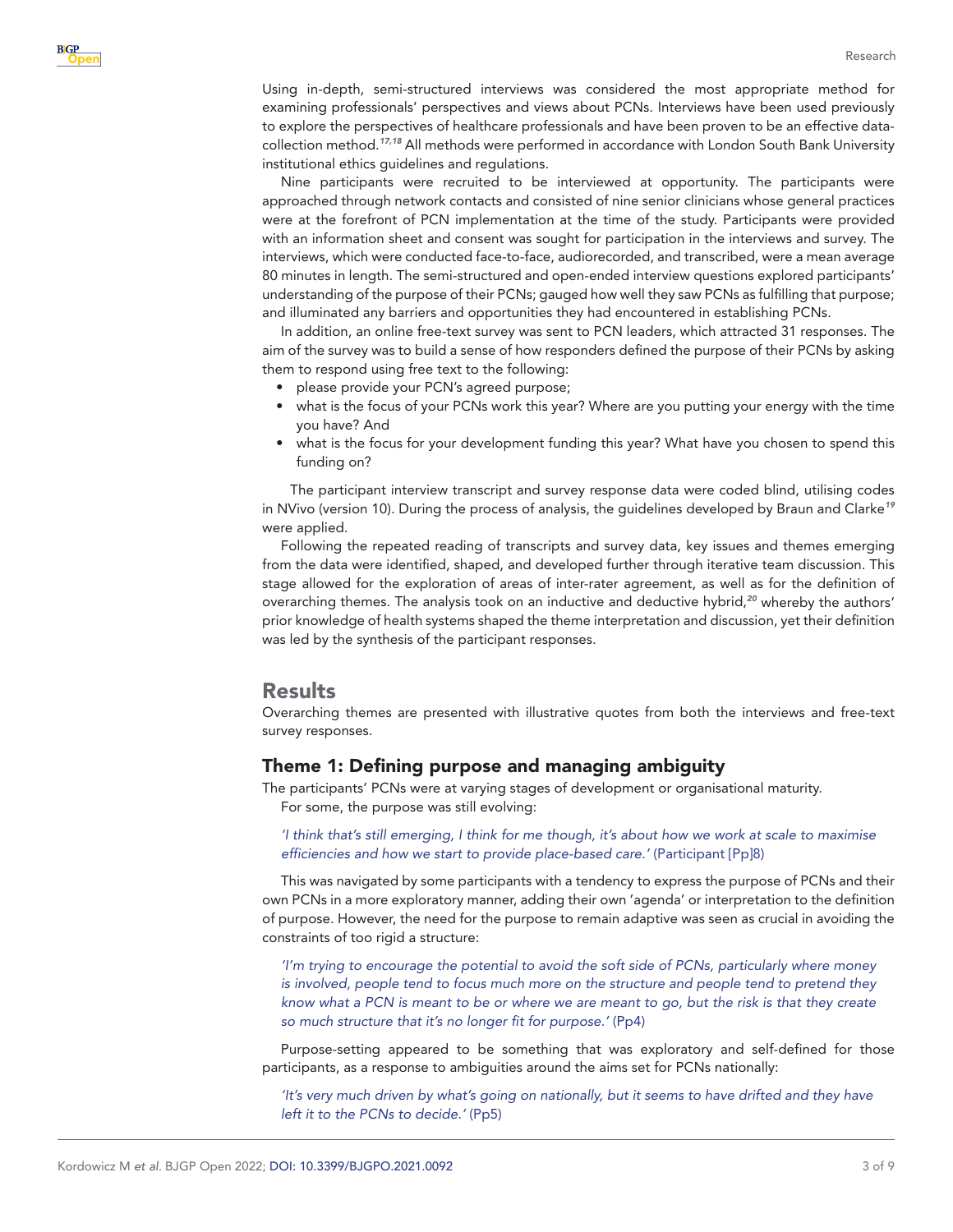#### *'I don't think we've finally answered this question* [of what our purpose is] *in our network yet.'* (Pp13, survey)

However, it was identified that without a clear purpose PCNs would become reactive rather than proactive, and this was a pitfall PCN leaders wanted to avoid:

*'There needs to be proactive and preventative care and in terms of managing our workload so the right patients are seen by the right people.'* (Pp5)

'By that I mean we look at the pop we serve, identify what the problems are and come up *with solutions for the problems that our pop has. So we need to move from a reactive to a proactive model of care.'* (Pp2)

Other participants stated their PCN's purpose with confidence and clarity:

*'We have two* [aims]*, one is to address the health needs of our community, and two is to provide an attractive place of work for primary care staff.'* (Pp1)

*'Better access to more health services and more sustainable general practices.'* (Pp6, survey)

The commonalities across the stated purpose by the majority of participants referred to recognising and addressing the health needs of the local community through collaboration, as well as improving the quality of care at a population level, for instance:

*'The core purpose of the networks is to get practices to collaborate so that we can deliver population health management to the population we serve.'* (Pp2)

However, a range of aims was stated, including sustainability, a family-based approach, democratic employee relations, and improving GP working lives:

*'... the top-line vision is to deliver a quality service … combining our service that they wrap around the patient … improving work/life balance for GPs and the community.'* (Pp3)

Working at scale was perceived as an opportunity to meet complex needs through integration and reinvestment, including by improving access for marginalised people:

*'... to reinvest funds in community and staff to improve health, help marginalised groups.'* (Pp7, survey)

Overall, the majority of participants appeared to have embraced the NHSE mandate through espousing the policy purpose of PCNs:

*'The purpose is to bring GPs back to working together to provide care which they can have some efficiencies of scale.'* (Pp6)

#### Theme 2: Bureaucracy versus local autonomy

This theme builds on the tensions evident in securing a clear purpose, and refers to the participants seemingly navigating their way through striking a balance between the 'top-down' mandate and recognising local need. This appeared to be an emergent and ongoing process:

*'... on a national level, there is this kind of global rigidity with global flexibility being talked about but then when I go to my local area, they are not empowered to be flexible … rigidity doesn't work in that context we have to be flexible.'* (Pp8)

There were clear tensions between the purposes that related to structures, delivery, and contracting (primarily set 'top-down'); and those that related to meeting needs (primarily the interest of the PCNs themselves). Concerns were expressed that the dominance of funding and central attention on new roles and structures would lead to a traditional delivery organisation rather than a flexible and adaptive new model of care to meet complex needs that require collaboration:

*'The problem is that lots of people see PCNs as just a name and the risk is that they ignore the network part of the name in a rush to get a structure and tendency to say "just tell us what we*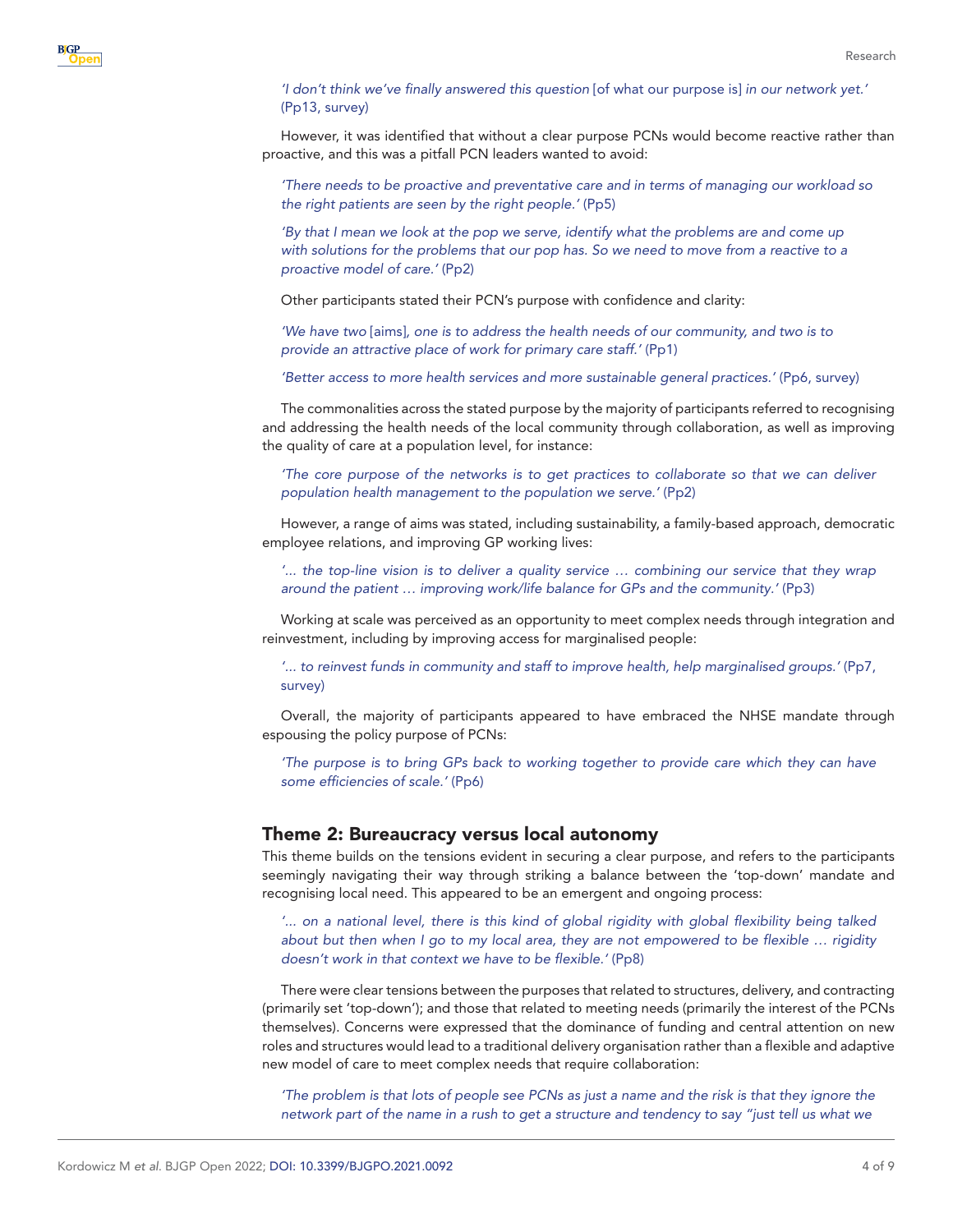*need to do and when we need to do it", rather than just let people discover what they need to do and allow them to change things as they go along.'* (Pp17, survey)

*'… as primary care networks mature their level of autonomy and control should increase, and their freedom to act should increase … the NHS is very top down — the NHS is very command and control.'* (Pp21, survey)

Further, the participants conveyed their responses to some of the more transactional demands and highlighted the need to establish their own power base within the wider institutional context:

*'... we believe that the integrated care system should have specific clinical representation so that it doesn't just become it determining to the PCNs what is needed but more that the PCNs are telling the integrated care system.'* (Pp5)

The potential for contractual obligations to be stifling was raised, along with the need to be enterprising beyond formal structures in order to make a change. Responses of participants conveyed the differences between emergent PCN-determined purpose and the implementation of PCNs through clinical commissioning groups (CCGs), which used a contracting and performance management relationship with primary care:

*'Contracts are absolutely pointless. Contracts are often used by people to prevent progress and change and as soon as someone says that's not in my contract, you know you're onto a loser and know you need to go right back to trying to build the shared purpose and common goal. And most of what we've managed to achieve is sat outside of contracts where we've just ignored the contracts and with permission and just said let's get on with that.'* (Pp7)

Further, some of the participants presented themselves as having to navigate between the transactional and the purposeful:

*'But now actually we are in a position where we are going to have to sub-contract to every single member practice because they are the ones with the DES* [Directed Enhanced Services]*. So then you get into implications around things like that, and NHS pensions … that's the chunky stuff that I think is a threat, because a GP is just going to go — do you know what, I just can't, I ain't got time … and you lose the ownership.'* (Pp9)

However, within this expression of the weight of bureaucracy, it was recognised that lines of accountability needed to be clearer, particularly for leaders attempting to stimulate innovation:

'... they've literally been around more leadership as opposed to you know the functions of *accountability and the balancing of your regulatory sort of role against your innovation. There's none of that really, just that is what helps them.'* (Pp9)

Further, it was felt that in order to achieve local autonomy, access to informatics for the purpose of quality improvement at the local level was key so as to do away with the bureaucracy often surrounding data access negotiations:

*'… I want to see each primary care network have its access to its own data analyst and QI* [quality improvement] *team.'* (Pp7)

#### Theme 3: Relational working

Given that collaborative working is the explicit premise of PCNs, it is perhaps unsurprising that overwhelmingly the participants recognised the importance of relationships in implementing and developing them. Relational working was seen as both a challenge and an opportunity:

*'... the challenges, are firstly, relational and where there are good relationships … primary care networks will clearly flourish and develop quickly.'* (Pp6)

Developing trust and effective decision making was perceived as underpinning successful working relationships, in order to achieve engagement with the PCN initiative and its local projects:

*'... the biggest challenge is going to be relationships and trust. Until trust is developed then people won't engage … If you put ten people in a room and call them a network, and now*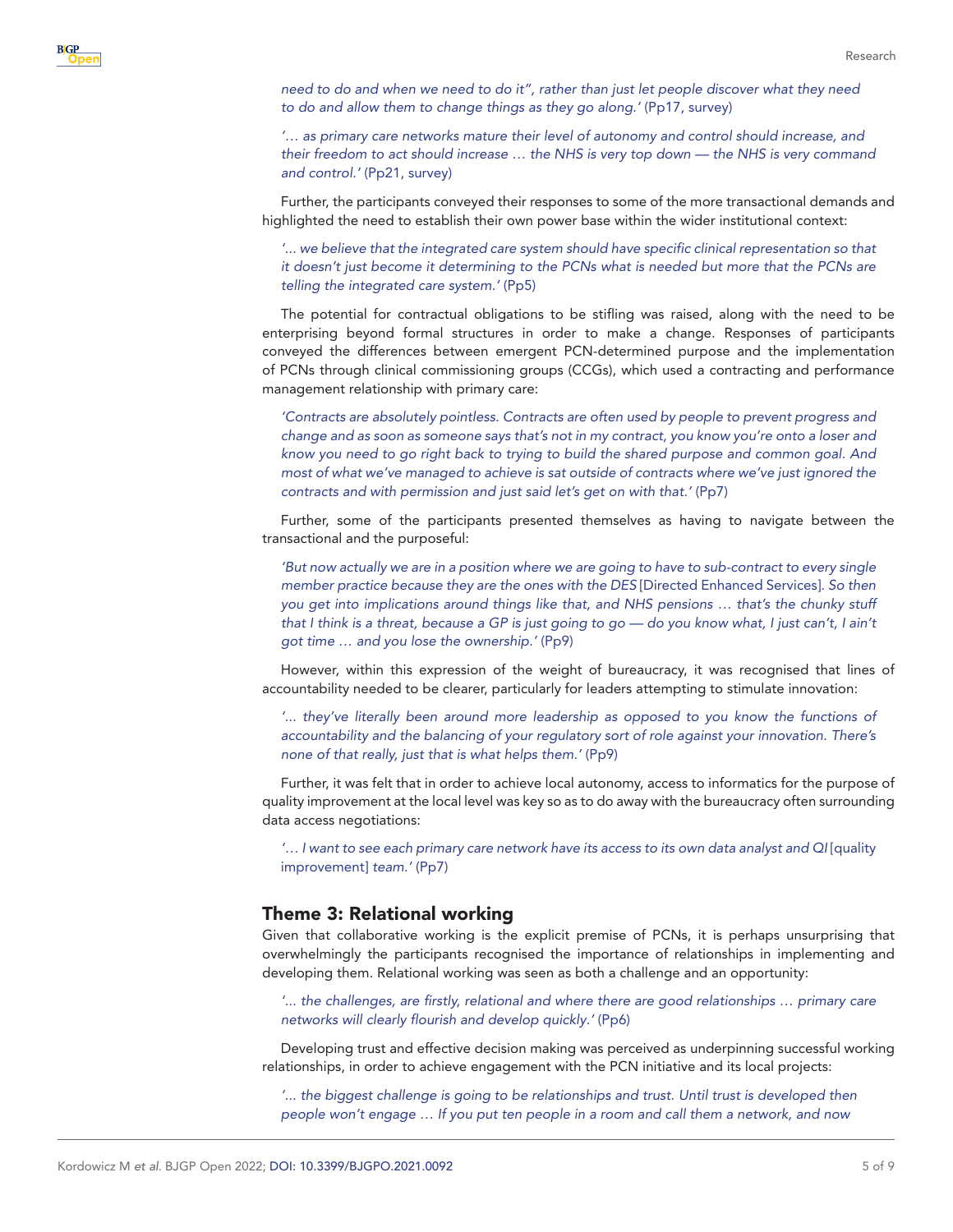*just go and function — that is not going to happen. Time, breathing space, and head space to help people to get together and know each other.'* (Pp5)

*'It was a bit touch and go in places but now we've got that trusty relationship — we feel part of a bigger team, so it's really good.'* (Pp9)

In addition, at the core of forming effective relational working, was challenging siloed thinking and behaviours:

*'... it's about relationship building; it would be that the political and contractual environment has kind of pushed us into working in silos … I think we need to put work and therefore investment into building relationships … But if present relationships aren't in place, you drop the plan you've actually got to work on building the relationship before you can deliver it, so it just slows things down.'* (Pp8)

PCN leaders were recognised as the enablers of positive relational working:

*'... if we have leaders whose style is to build relationships, then they are very well prepared.'* (Pp1)

#### Theme 4: Facilitative leadership

Beyond improving working relationships within the PCN collaboration, participants talked of the style of leadership required for this new organisational form to be successful. The participants saw this being achieved by breaking away from a transactional style of leadership, which had no place in the new landscape:

*'... who are the leaders that are going to facilitate this transformative process? … some of those don't currently recognise themselves as leaders — some do, but have got very minimal leadership experience: some people think themselves a leader and call themselves a leader and get paid as a leader and recognised as a leader and they are not.'* (Pp1)

*'PCN is something not hierarchical, more inclusive and more collaborative and giving space to build and try new innovative ideas. The leader probably doesn't have a command and control approach, but more of a role of helping to build other people and being more like a conductor of the orchestra.'* (Pp5)

The benefit of distributed leadership and a facilitative, servant leader at the helm of a less hierarchical PCN was recognised by the participants:

*'Absolutely, systematic, servant leadership, yeah we need all that.'* (Pp9)

*'... for the leaders it's much more facilitative and supportive and that's still bit hierarchical in that they're always going to turn to someone and say 'help' and how do we do that — in a more facilitative way, but there's little outside of the clinical work that needs that hierarchical approach.'* (Pp7)

Although not defined as such, the challenge of 'hybrid' managers was raised, with a concern that the public may perceive PCN leaders as being taken away from vital clinical work:

*'If we are creating clinical leaders, then we are taking clinicians away from patients, and then that generates more pressure in the system. Now I personally don't think that's a bad thing, I've seen really good examples of combining clinical and non-clinical leadership causing accelerations of improvements … for many it feels counterintuitive and you've got to be able to rationalise that and explain that and reassure people that it's OK.'* (Pp8)

## **Discussion**

#### Summary

The findings suggest that PCN leaders appear to be walking a tightrope between a traditional hierarchical response to the challenges of contracting, workforce, and variation in quality across general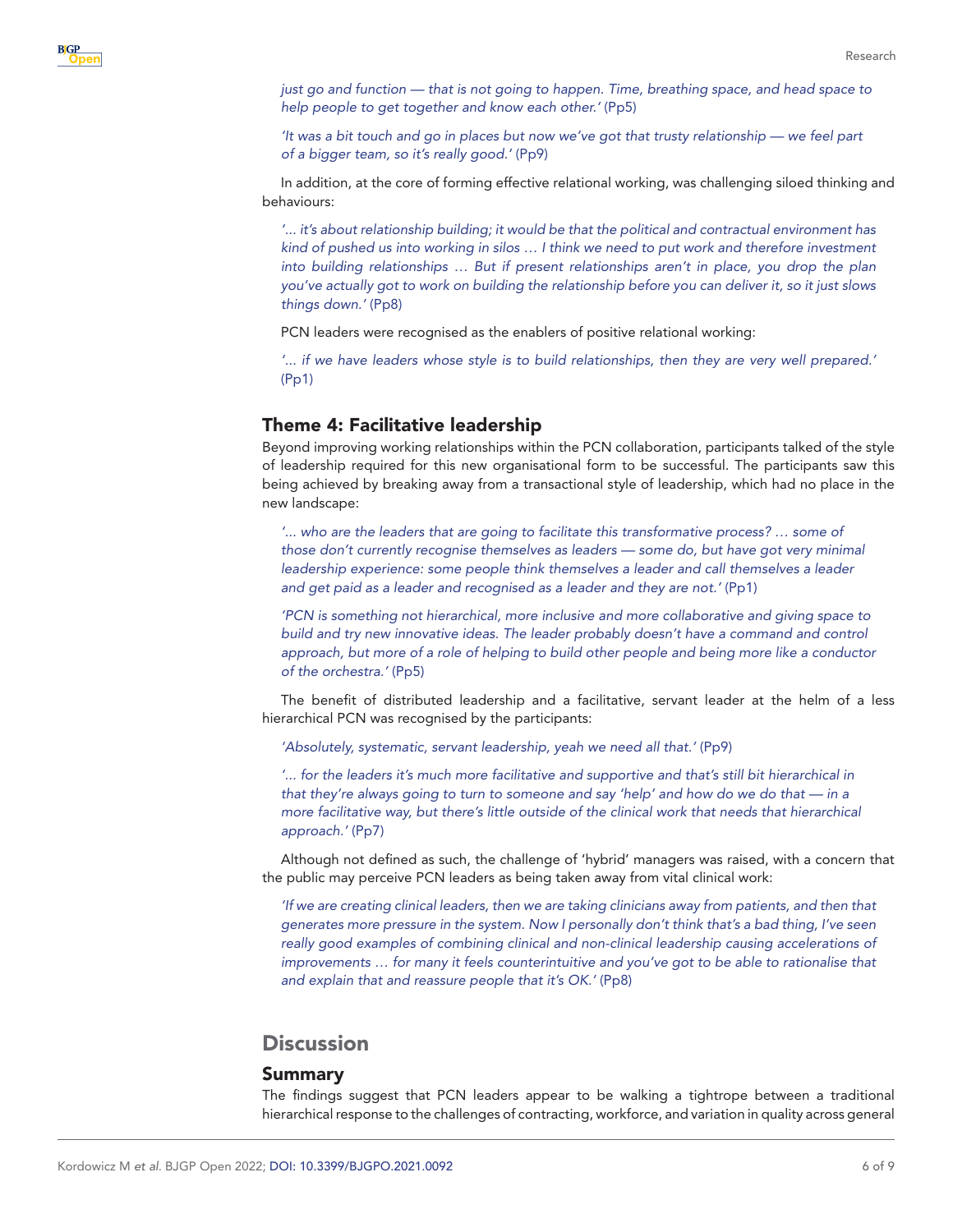

practice, and a networked response to meeting needs, collaborating for acuity, and innovating with local assets. The responders highlighted the sensitivities of balancing creativity versus a top-down 'command-and-control' mandate. However, there was an overwhelming support voiced for PCNs remaining flexible and adaptive, and retaining local control in the face of central NHSE directives, in order to best serve the needs of its population.

## Strengths and limitations

Although the aim of qualitative research is not to argue generalisability, given that the goal of PCNs is to bring a range of clinical professional groupings together, the transferability of the findings may be limited as only GPs were interviewed. The sample was self-selected in that the participants played a significant role in the leadership and organisation of their PCN and therefore arguably displayed greater engagement with the reorganisation initiative. The sample of participants is small, but nonetheless the in-depth interviews captured reflections across nine PCNs, with further insights generated by survey response triangulation. Future research to ascertain quantifiable impact of PCNs on the quality of clinical care and disease management is needed and PCNs are in the process of developing clear areas of work, including needs-based definitions, for this purpose.

## Comparison with existing literature

Parallels can be drawn here on pre-existing literature on the benefits of retaining flexibility in networked organisations in public sector provision, for instance, to allow for greater responsiveness to demand.*[21](#page-8-7)* In order to become a successful network, the participants' greatest identified requirement was for time and support to establish the relationships they needed to make effective collective decisions. The need for time and tensions stemming from clashing temporal demands have already been highlighted in the literature.*[22](#page-8-8)* Therefore, the findings suggest challenge to policy assumptions around the ease and speed with which new collaborations are formed. Indeed, it has been well documented that time is needed for trust-building, effective relational working, and to overcome siloed activity;*[23](#page-8-9)* all highlighted by the participants as key factors in establishing new organisational forms.

Further, the PCN leaders identified the need to move upstream to prevention, as well as multidisciplinary approaches to people slipping through the net with complex needs. This would be greatly enabled by access to data to understand local need to enable PCNs to move from reactive to proactive activity. The Marmot Review 10 years on identifies the urgency of this work.*[24](#page-8-10)* The present study's findings also reflect tensions at the time of the inception of PCNs, whereby 'top-down' heavily task-oriented NHSE mandates were seen by some as being at odds with the reality of general practice, as demonstrated by pressure from GP leaders to scrap initial PCN draft-service specifications owing to their 'impossible' targets.

It can be argued that that question at the heart of this is whether PCNs as new organisational forms are delivery mechanisms or real collaborative networks. Malby and Anderson-Wallace*[6](#page-7-2)* identified that the PCN leadership challenge lies in the distinctiveness of networks, which is in part reliant on the distribution of power and leadership across members. No doubt as expressed by the participants, this requires a collaborative, facilitative, and democratic style with the PCN leads being confident in dealing with conflict, and able to make the most of diverse members' views and assets. As the pandemic hit, the NHS acted quickly to *'… expand capacity and reorganise services to help ensure that it can cope'*. *[25](#page-8-11)* The need for interagency liaisons with multidisciplinary teams, patients, and carers at the local level has become even more crucial.

Moreover, as a more collaborative model of organising in the NHS is moved into, the findings hold further implications for clinical leadership. Whether this has been accelerated by the change in policy direction from competition to collaboration is unknown. However, as echoed by the participants, there is a climate for collaboration that embraces both a more collegiate relationship with general management and across the clinical professions (and now including social care as part of the ICS agenda). This is particularly seen in the emerging GP leadership in CCGs where GPs appear to be more likely to adopt collaborative and facilitative over 'heroic' leadership styles.*[26](#page-8-12)* Leadership in high-performing health systems is more likely to be distributed, and therefore in focusing on clinical leadership development for the future the model of development should not just be for senior leaders, but for the full range of clinical leaders working at multiple levels and in multidisciplinary teams contributing to securing quality health care for all. This is supported by West and West's*[27](#page-8-13)*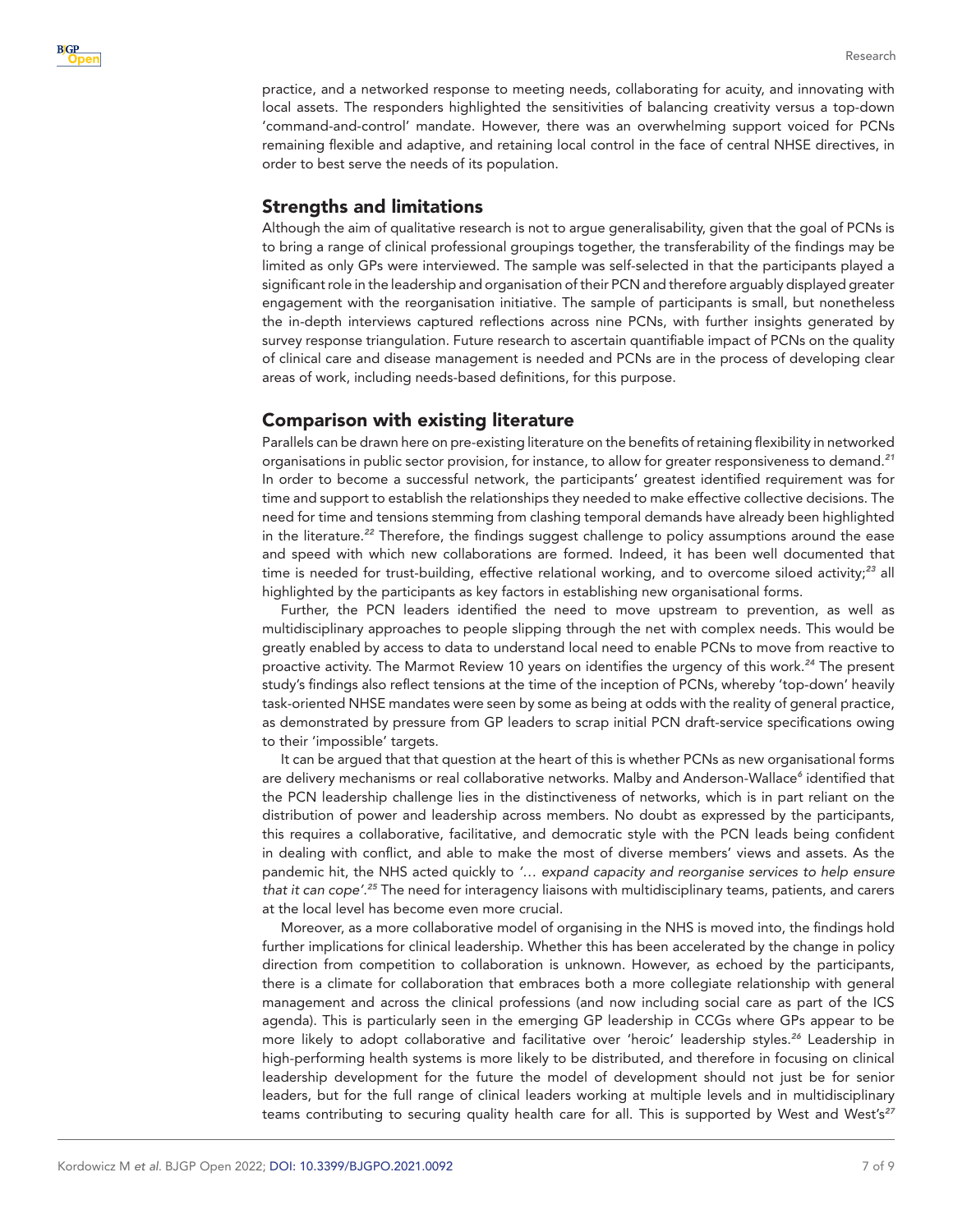

report on leadership in the NHS, which states that successful organisations are 'leader-ful' not just 'well-led'. Therefore, it follows that in addressing clinical leadership effectiveness, organisations need to provide clinical leadership in an integrated multidisciplinary model across all levels of organisational decision making.

## Implications for practice

While the mandate from the NHS is 'efficiencies' of scale, participating PCN leaders reported focusing on needs and the complexity of the work that can only be delivered at scale. This is a subtle but important difference, with the former alluding to health service efficiencies and the latter to providing quality services. Overall, this study found that there were clear, although still emergent, areas of focus for PCNs and their leaders as they navigated these new organisational forms, namely to meet complex population needs through integration; to secure access for marginalised people; to improve the quality of care for the whole population; to reduce unwarranted variations; and to support sustainable general practice and a resilient workforce. In the pandemic context, PCNs have been praised for their concerted vaccination centre coordination, addressing the population health agenda with locally sensitive responses and visible leadership.*[28](#page-8-14)* While the desire to be proactive and collaborative has been emphasised, the importance of distributed leadership and time given to building trust and effective working relationships within new organisational forms cannot be underestimated.

#### Funding

None.

#### Ethical approval

All methods were performed in accordance with London South Bank University institutional ethics guidelines and regulations.

#### Provenance

Freely submitted; externally peer reviewed.

# References

- <span id="page-7-0"></span>1. Goodwin N, Smith J, Davies A, *et al*. *Integrated care for patients and populations: improving outcomes by working together: a report to the Department of Health and the NHS Future Forum*. London: The King's Fund; 2012.
- <span id="page-7-1"></span>2. McInnes S, Peters K, Bonney A, *et al*. An integrative review of facilitators and barriers influencing collaboration and teamwork between general practitioners and nurses working in general practice. *J Adv Nurs* 2015; 71(9): 1973–1985. DOI: <https://doi.org/10.1111/jan.12647>
- 3. Pullon S. Competence, respect and trust: key features of successful interprofessional nurse-doctor relationships. *J Interprof Care* 2008; 22(2): 133–147. DOI:<https://doi.org/10.1080/13561820701795069>
- 4. Taggart J, Schwartz A, Harris MF, *et al*. Facilitating teamwork in general practice: moving from theory to practice. *Aust J Prim Health* 2009; 15(1): 24–28. DOI:<https://doi.org/10.1071/PY08057>
- 5. Jones A, Jones D. Improving teamwork, trust and safety: an ethnographic study of an interprofessional initiative. *J Interprof Care* 2011; 25(3): 175–181. DOI:<https://doi.org/10.3109/13561820.2010.520248>
- <span id="page-7-2"></span>6. Malby B, Anderson-Wallace M. *Networks in healthcare: managing complex relationships*. Bingley: Emerald Group Publishing; 2017. DOI:<https://doi.org/10.1108/9781786352835>
- <span id="page-7-3"></span>7. Pawa J, Robson J, Hull S. Building managed primary care practice networks to deliver better clinical care: a qualitative semi-structured interview study. *Br J Gen Pract* 2017; 67(664): e764–e774. DOI: [https://doi.org/10.](https://doi.org/10.3399/bjgp17X692597) [3399/bjgp17X692597](https://doi.org/10.3399/bjgp17X692597)
- <span id="page-7-4"></span>8. Iacobucci G. New primary care network contract won't work, GPs warn. *BMJ* 2020; 368: m39. DOI: [https://doi.](https://doi.org/10.1136/bmj.m39) [org/10.1136/bmj.m39](https://doi.org/10.1136/bmj.m39)
- 9. Staten A. Primary care networks: destined for failure from the start? 2020. [https://bjgplife.com/2019/05/15/](https://bjgplife.com/2019/05/15/primary-care-networks-destined-for-failure-from-the-start) [primary-care-networks-destined-for-failure-from-the-start](https://bjgplife.com/2019/05/15/primary-care-networks-destined-for-failure-from-the-start) (accessed 7 Feb 2022).
- <span id="page-7-5"></span>10. Royal College of General Practitioners. Primary care networks have undeniable benefit, but there is no "one size fits all" approach solving GP pressures, says College. 2019. [https://www.rcgp.org.uk/about-us/news/2019/july/](https://www.rcgp.org.uk/about-us/news/2019/july/primary-care-networks-have-undeniable-benefits.aspx) [primary-care-networks-have-undeniable-benefits.aspx](https://www.rcgp.org.uk/about-us/news/2019/july/primary-care-networks-have-undeniable-benefits.aspx) (accessed 7 Feb 2022).
- <span id="page-7-6"></span>11. Luo M, Poh Z, Koh G, *et al*. Diabetes management in a primary care network (PCN) of private general practitioners in singapore: an observational study. *Medicine (Baltimore)* 2018; 97(43): e12929. DOI: [https://doi.org/10.1097/](https://doi.org/10.1097/MD.0000000000012929) [MD.0000000000012929](https://doi.org/10.1097/MD.0000000000012929)
- <span id="page-7-7"></span>12. Campbell DJT, Ronksley PE, Hemmelgarn BR, *et al*. Association of enrolment in primary care networks with diabetes care and outcomes among first nations and low-income albertans. *Open Med* 2012; 6(4): e155-e165.